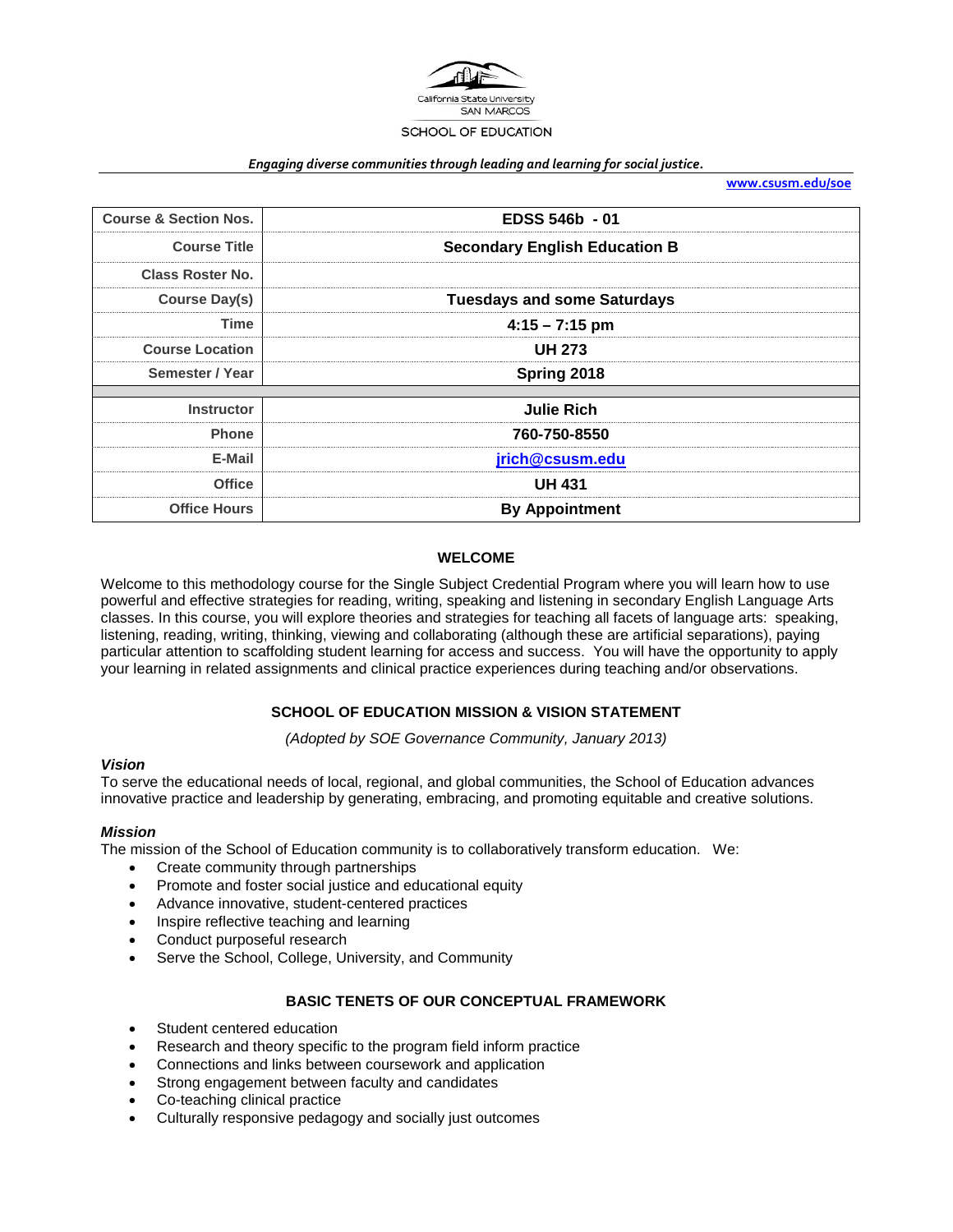# **TABLE OF CONTENTS**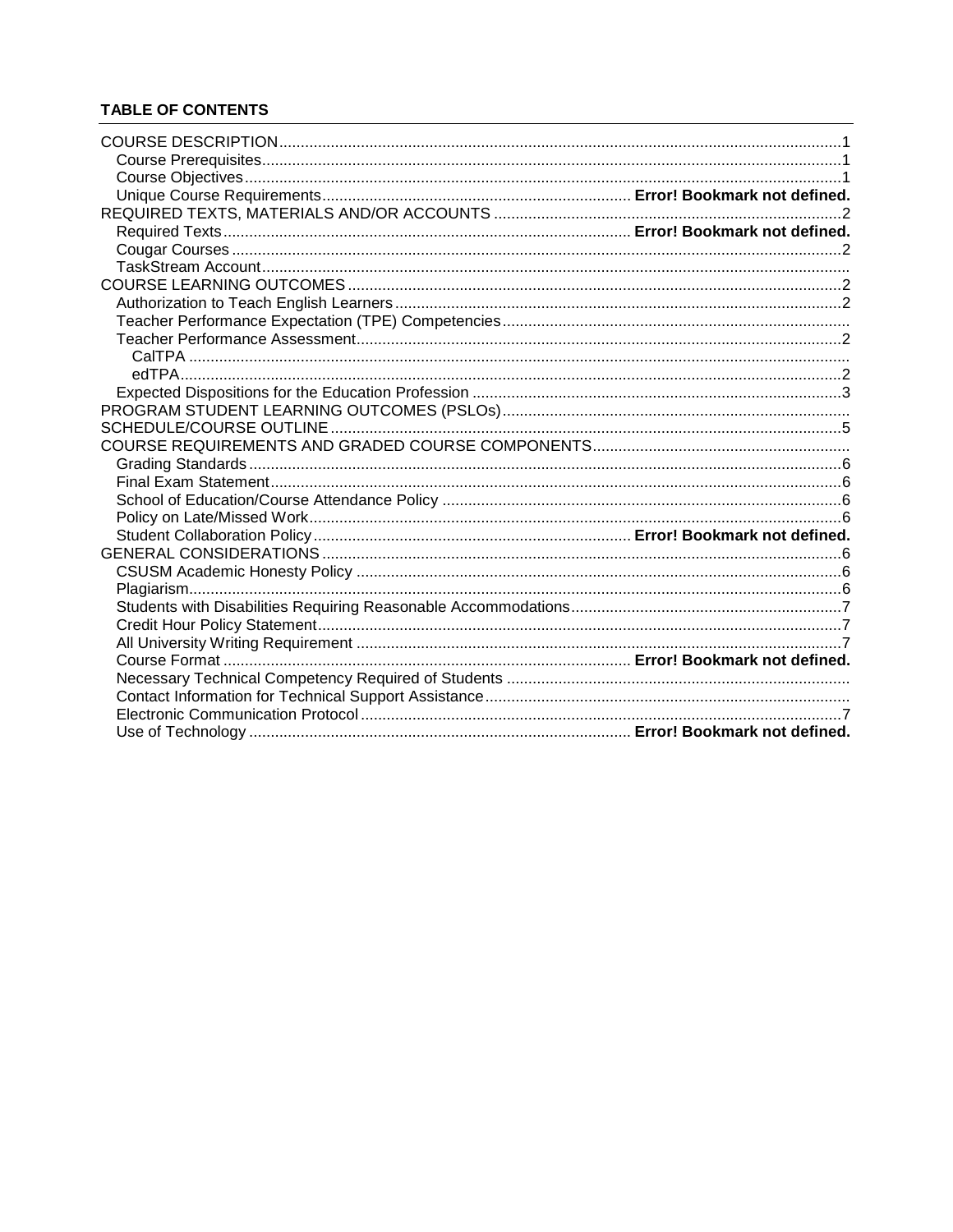### **COURSE DESCRIPTION**

<span id="page-2-0"></span>This course focuses on developing an understanding of theory, methodology, and assessment of English in integrated and inclusive secondary classrooms: Part B

In this course, students will explore theories and strategies for teaching all facets of language arts: speaking, listening, reading, writing, thinking, viewing and collaborating (although these are artificial separations), paying particular attention to scaffolding student learning for access and success. Students will be required to apply their learning in related assignments and clinical practice experiences during teaching and/or observations.

### <span id="page-2-1"></span>**Course Prerequisites**

Admission to the Single Subject Program, EDUC 350, EDUC 364, & EDUC 422; Completion of EDSS 546A

### <span id="page-2-2"></span>**Course Objectives**

EDSS 546B (2 units) Secondary English Education B focuses on developing an understanding of theory, methodology and assessment of English in integrated and inclusive secondary classrooms; Part B. *This course is aligned with California's SB 2042 Standards.* 

During courses EDSS 546A and EDSS 546B using interrelated activities in program coursework and fieldwork, candidates learn specific teaching strategies that are effective in supporting them to deliver a comprehensive program of systematic instruction of English, as defined by the California Reading/Language Arts Framework, 2007 and California State Program Standards:

- 1. A-Connect reading, writing, and oral language processes in an integrated fashion. Teacher candidates in English understand, plan, design, and implement instruction that includes the following:
	- Word analysis, fluency, and systematic vocabulary development, as evidenced by the use of phonological, morphological, and derivational systems of orthographic development.
- 2. A- Reading comprehension, including promoting students' ability to access grade-level texts of increasing depth and complexity and activate background knowledge, make connections, synthesize information, and evaluate texts.
- 3. A-Purposes and characteristics of the major genres of literature.
- 4. B- Literary response and analysis and critique of texts and media for point of view, bias, power, validity, truthfulness, persuasive techniques, and appeal to both friendly and critical audiences.
- 5. B-Writing instruction (inclusive of the writing process) on conventions, domains (i.e. response to literature, informational, persuasive, and technical), research, and applications that allow students to produce complex texts.
- 6. A & B-Academic language development emphasizing discourse that leads to the production of complex texts.
- 7. A & B-Incorporation of technology into language arts as a tool for conducting research.
- 8. A-Strategies and systematic guidance so that students select texts for reinforcement of independent reading habits.
- 9. B-Opportunities for listening and speaking, including comprehension, organization and delivery of oral communication, and analysis and evaluation of oral and media communications.
- 10. B-Instruction in speaking applications including grade-level genres and their characteristics.
- <span id="page-2-3"></span>11. A&B-Assess student progress both formally and informally to inform and plan instruction that advances the learning of all students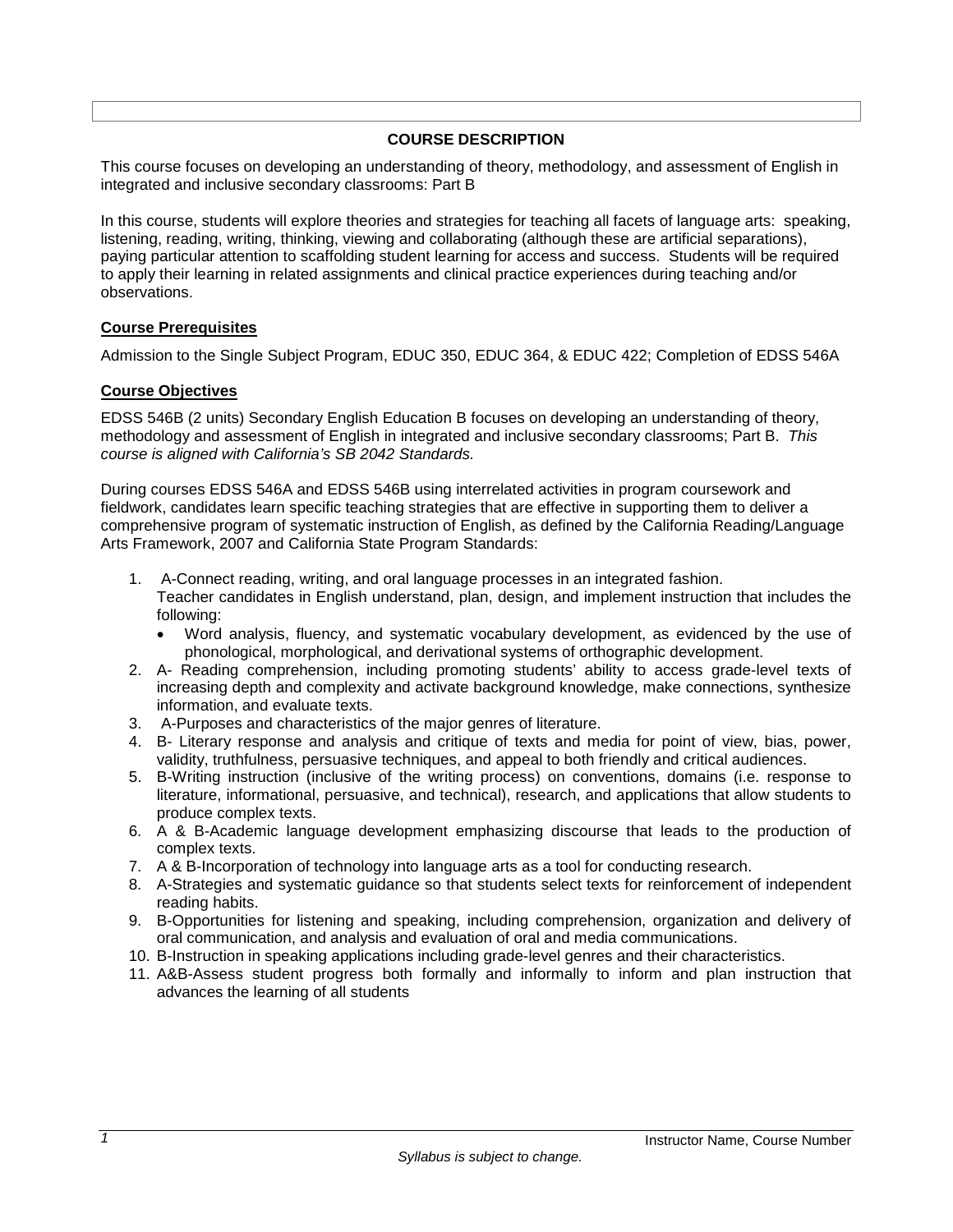## **REQUIRED TEXTS, MATERIALS AND/OR ACCOUNTS**

### **Required Texts and References**

- **Burke, Jim.** *The English Teacher's Companion.*, 4<sup>th</sup> edition. Portsmouth: Boynton/Cook, 1999.
- **California Content Standards:<http://www.cde.ca.gov/be/st/ss/documents/elacontentstnds.pdf>**
- **ERWC training – as scheduled**

## **Resources (for starters)**

- Read write think: sponsored by the International Reading Association and National Council of Teachers of English <http://www.readwritethink.org/>
- National Council of Teachers of English: [www.ncte.org](http://www.ncte.org/)

### <span id="page-3-0"></span>**Cougar Courses**

## <span id="page-3-2"></span>**Authorization to Teach English Learners (ELA)**

This credential program has been specifically designed to prepare teachers for the diversity of languages often encountered in California public school classrooms. The authorization to teach English learners is met through the infusion of content and experiences within the credential program, as well as additional coursework. Candidates successfully completing this program receive a credential with authorization to teach English learners. *(Approved by CCTC in SB 2042 Program Standards, August 02)*

## **COURSE LEARNING OUTCOMES**

## <span id="page-3-1"></span>**Teacher Performance Expectation (TPE) Competencies**

This course is designed to help teachers seeking the Single Subject Credential to develop the skills, knowledge, and attitudes necessary to assist schools and districts in implementing an effective program for all students in the area of English/Language Arts. The successful candidate must be able to demonstrate their understanding and ability to apply each of the TPE's, that is, merge theory and practice in order to realize a comprehensive and extensive educational program for all students. This course will emphasize the following TPEs:

- TPE 1: Engaging and Supporting All Students in Learning
- TPE 2: Creating and Maintaining Effective Environments for Student Learning
- TPE 3: Understanding and Organizing Subject Matter for Student Learning
- TPE 4: Planning Instruction and Designing Learning Experiences for All Students
- TPE 5: Assessing Student Learning

### <span id="page-3-3"></span>**Teacher Performance Assessment**

Beginning July 1, 2008 all California credential candidates must successfully complete a state-approved Teacher Performance Assessment (TPA), as part of the credential program of preparation. During the 2015- 16 academic year the CSUSM credential programs will use either the CalTPA (California Teacher Performance Assessment) or the edTPA (Educative Teacher Performance Assessment).

### <span id="page-3-4"></span>**edTPA**

Beginning in fall 2015, for newly entering initial candidates, the CSUSM assessment system is the edTPA. To assist with your successful completion of the edTPA, a capstone class is part of your curriculum. In this class edTPA related questions and logistical concerns are addressed. Additional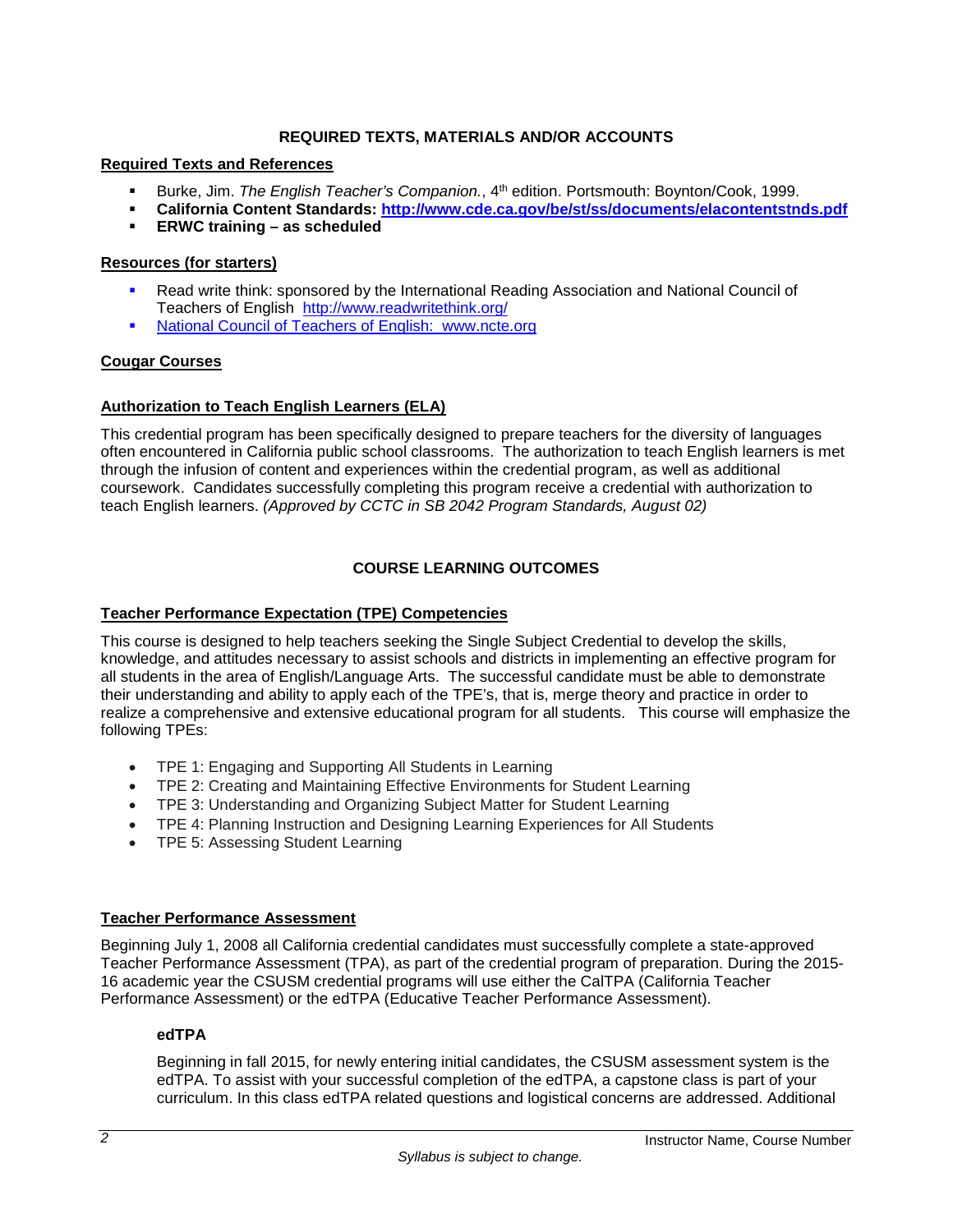support materials are available on the edTPA website: [http://www.edtpa.com/PageView.aspx?f=GEN\\_Candidates.html](http://www.edtpa.com/PageView.aspx?f=GEN_Candidates.html)

Additionally, to support your success in your credential program and with TPA, SOE classes use common pedagogical language, lesson plans (lesson designs), and unit plans (unit designs).

# <span id="page-4-0"></span>**Expected Dispositions for the Education Profession**

Assessing a candidate's dispositions within a professional preparation program is recognition that teaching and working with learners of all ages requires not only specific content knowledge and pedagogical skills, but positive attitudes about multiple dimensions of the profession. The School of Education has identified six dispositions – social justice and equity, collaboration, critical thinking, professional ethics, reflective teaching and learning, and life-long learning—and developed an assessment rubric. For each dispositional element, there are three levels of performance – *does not meet, approaching, meets*. The description and rubric for the three levels of performance offer measurable behaviors and examples.

The assessment is designed to provide candidates with ongoing feedback for their growth in professional dispositions and includes a self-assessment by the candidate. The dispositions and rubric are presented, explained and assessed in one or more designated courses in each program as well as in clinical practice. Based upon assessment feedback candidates will compose a reflection that becomes part of the candidate's Teaching Performance Expectation portfolio.

# **ASSIGNMENTS (IN BRIEF) 546 B SPRING 2018**

# **1&2. UbD Interdisciplinary Unit (2 parts): Draft due February 25, final due April 29**

Working with a colleague in the other content area you will prepare an interdisciplinary unit for ELA and HSS using the UbD format.

# **UbD draft assignment: due February 25 on Cougar Courses 20 pts**

After reviewing the UbD process through reading and discussion, CWBAT craft an interdisciplinary unit plan using the UbD process and demonstrating that they understand the specific vocabulary associated with the UbD philosophy BY developing a draft unit that includes written information in **Stages I and II.**

- 1. The Unit must be 2- 3 weeks in length.
- 2. The Unit must use a Novel as part of the plan, non-fiction readings or primary sources and possibly a fictional reading.
- 3. The Unit plan must include resources and a timeline for reading the novel and a list of vocabulary words that will form the basis for at least one vocabulary lesson during the unit (under the skills section).

# **UbD Final assignment due April 29 on Cougar Courses: 40 pts**

After completing a draft UbD, , CWBAT craft a final interdisciplinary unit plan using the UbD process and demonstrating that they understand the specific vocabulary associated with the UbD philosophy BY developing a completed unit that includes written information in **Stages I and II and II as well as basic lesson plans for each day of the unit. (see template)**

# **3. Classroom Management plan: Due March 11, 20 pts**

After participating in activities, reading information from well-known class management 'gurus' and class discussion, CWBAT prepare a classroom management plan **BY** following the task assignment sheet and include: your philosophy of discipline, rules and routines, and two weeks of lesson plans for the first two weeks of school. This will also include a student survey or 'getting to know you activity', team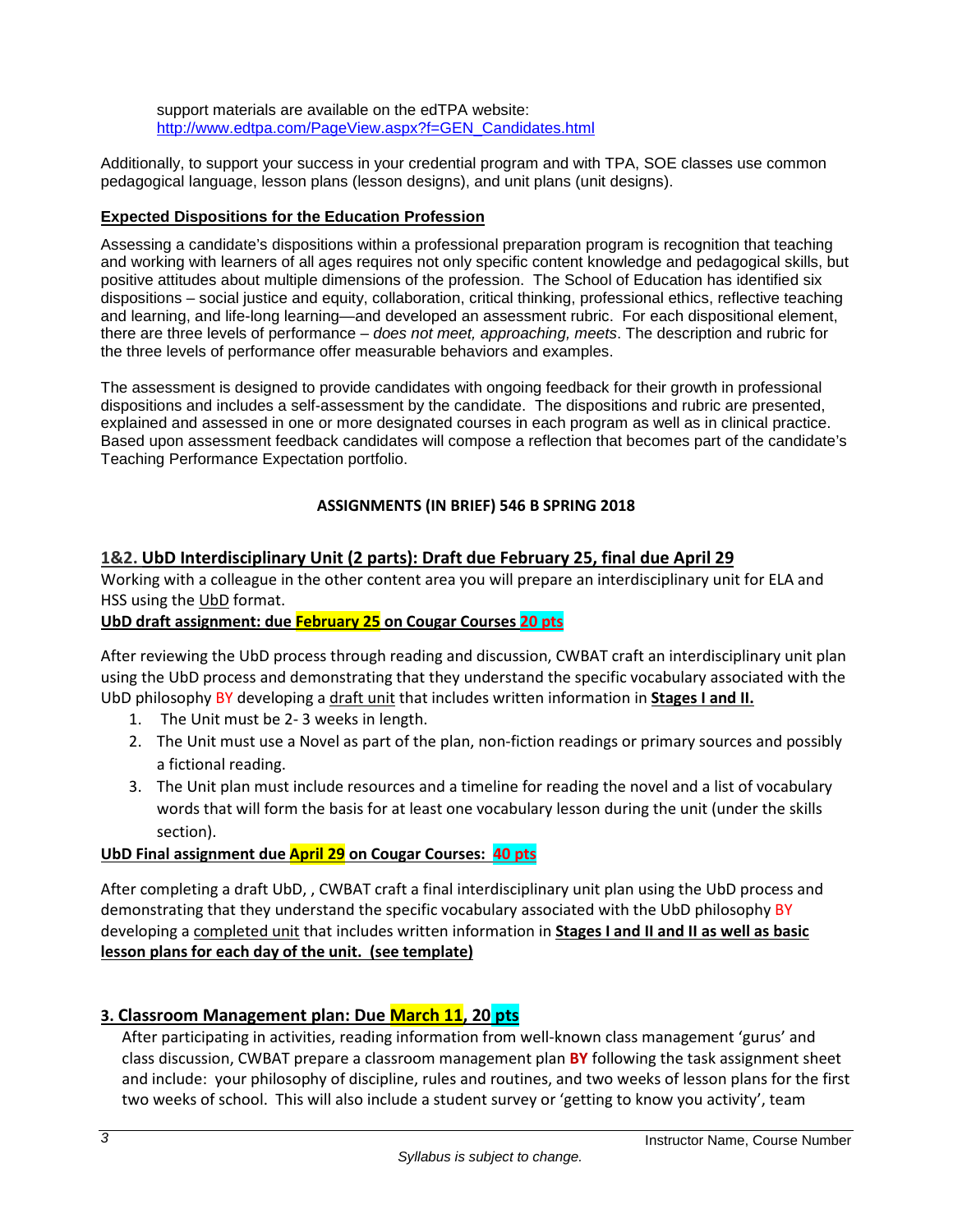building activities and a parent letter. More information and a complete template and model will be found on Cougar Courses.

# **4.Reflection and participation (TPE 1, 3 and 6): Due March 18 20 pts**

After participating in core courses, methods and CP I and I, and dialogues with other professionals, CWBAT articulate their understandings and insights about the teaching profession **BY** writing a reflection. Being a teacher involves more than planning lessons and delivering instruction. You must be able to articulate reasons behind your curricular decision, to advocate for students and to defend policies about which you feel strongly. Engaging in professional conversations with parents, administrators, other teachers and the public is imperative for teachers today. To that end, we expect that each candidate will participate actively and thoughtfully in each class session.

# **EDSS 546B**

# **DRAFT Schedule for Spring Semester, 2018**

| Session / Date | Joint-Description                                                              | Speaker                                                  | <b>ELA Topics</b>                                                                                 | <b>Assignments DUE</b>                |
|----------------|--------------------------------------------------------------------------------|----------------------------------------------------------|---------------------------------------------------------------------------------------------------|---------------------------------------|
| 1. January 23  | Teri (JNF) / Greg (CCSS) 30 min;<br>Put Candidates into groups for UbD<br>Unit | Greg Spielman<br><b>CCSS Conference</b><br>$3/23 - 3/25$ | Assignments review<br>ELA curriculum debate<br>Grecian Urn                                        |                                       |
| 2. January 30  | Shakespeare/ Music lesson (60<br>min)                                          | Roon Brown<br>(ML Candidate)                             | The Writing Process**<br>Rhetorical reading and<br>writing<br>Crafting a writing plan             |                                       |
| 3. February 6  | Gratitude Project                                                              | Sarah Hunter                                             | More writing $-$ the magic<br>of poetry<br>3 models: Cisneros, ee<br>cummings, Rudyard<br>Kipling |                                       |
| 4. February 13 | Understanding Stage III - UbD                                                  |                                                          | Classroom management                                                                              |                                       |
| 5. February 20 | Alternative Resources (60 min)                                                 | Robert Chodola                                           | Rubrics and Grading<br>(July Hill-Wilkerson)                                                      |                                       |
| (February 25)  |                                                                                |                                                          |                                                                                                   | Draft UbD (both) 20 pts               |
| 6. February 27 | Deliberation / Interview (60 min)                                              | Elsie Aguirre-<br>Simpson                                | edTPA sample; building<br>your research base;<br>citing research                                  |                                       |
| 7. March 6     | Using Drama effectively                                                        | Penny (90 min)                                           | Gradual release of<br>Responsibility,<br>Productive Group work<br><b>Writing Resource</b>         |                                       |
| (March 11)     |                                                                                |                                                          |                                                                                                   | <b>Classroom Mgmt (ELA)</b><br>20 pts |
| 8. March 13    | <b>ERWC</b>                                                                    | Colleague experts<br>(ELA-first day plans)               | First Day activities,<br>Reading and fine arts<br>(Kerry Craig)                                   |                                       |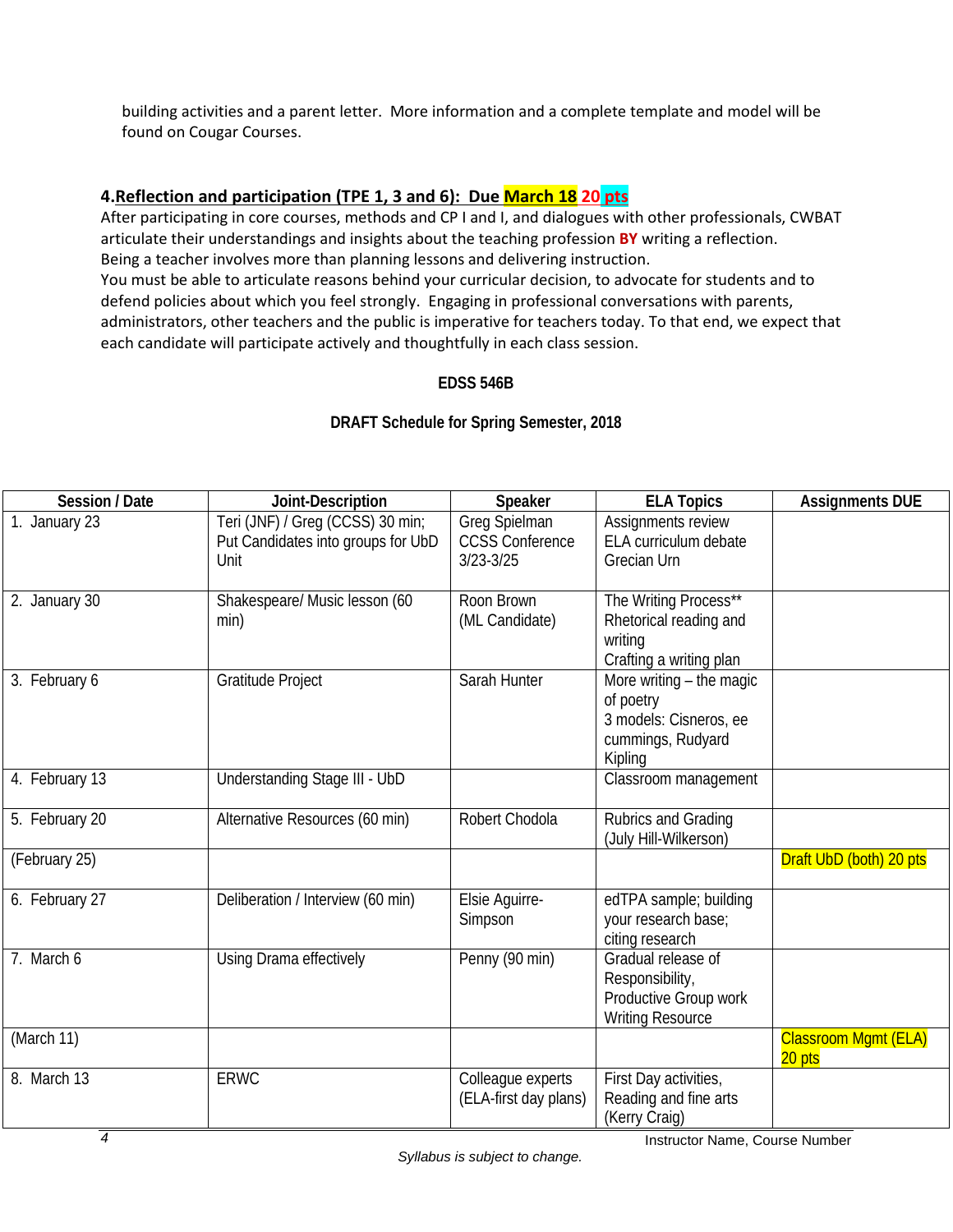| (March 18)  |                                                       |          | <b>Reflection / Participation</b><br>(both) 20 pts |
|-------------|-------------------------------------------------------|----------|----------------------------------------------------|
| 9. April 24 | Workshop for edTPA / UbD Unit                         | workshop |                                                    |
| (April 29)  |                                                       |          | <b>Final UbD Unit (both) 40</b><br>pts             |
| 10. May 8   | Evaluations / Celebration<br>(Speakeasy in Carlsbad?) |          | ELA extra credit<br>assignment                     |
| (May 13)    |                                                       |          | <b>Strategies Notebook</b><br>$(H/SS)$ 20 pts      |

**Please type a reflection that is a minimum of two pages, double-spaced about your experience the program and in CPI and CPII. These observations and insights would include the challenging aspects of being a Teacher Candidate, as well as the encouraging aspects in this role. Include in your reflection some of the "a-has" you took away from your experience.**

## **EXTRA CREDIT: Movie reflection – watch a 'teacher movie' through your new lens as a new teacher. Write a reflection. Submit on CC 15 pts.**

Some ideas: To Sir, with Love, Mr. Holland's Opus, Freedom Writers, The Great Debaters, Dead Poets Society, Stand and Deliver, Up the Down Staircase (re-view one or find a new one, or two….)

<span id="page-6-0"></span>\*\* The Writing Process will include: Writing Process format **Templates** 6 +1 traits WRITE Project CSUSM Writing Poetry RAFTS Author's Chair Scaffolding writing Personal Narrative Writing and technology Persuasive Writing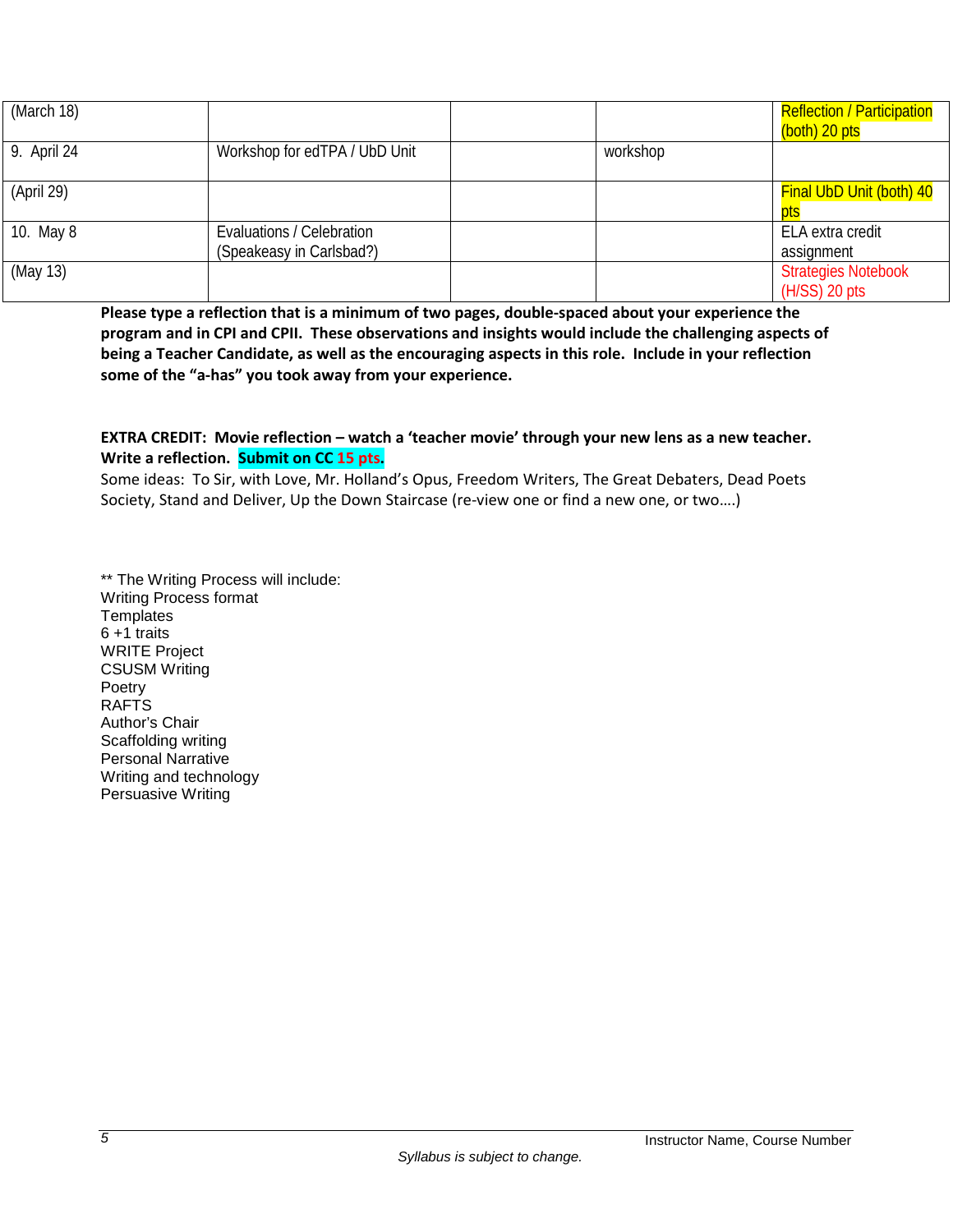# <span id="page-7-0"></span>**Grading Standards**

Candidates may earn 100 points in this course. Grades will be assigned according to the following scale:  $95 - 100 = A$ 

 $90 - 94 = A$  $87 - 89 = B+$  $85 - 87 = B$ Below  $800 = C +$ Below  $700 =$  no credit **Final Exam Statement**

<span id="page-7-1"></span>There is no final exam for this course.

## <span id="page-7-2"></span>**School of Education/Course Attendance Policy**

Due to the dynamic and interactive nature of courses in the School of Education, all candidates (course participants) are expected to attend all classes and participate actively. At a minimum, candidates (course participants) must attend more than 80% of class time, or s/he may not receive a passing grade for the course at the discretion of the instructor. Individual instructors may adopt more stringent attendance requirements. Should the candidate (course participants) have extenuating circumstances, s/he should contact the instructor as soon as possible. *(Adopted by the COE Governance Community, December, 1997).*

# <span id="page-7-3"></span>**Policy on Late/Missed Work**

As a general rule late work will not be accepted. Special circumstances should be discussed with the instructor.

### **GENERAL CONSIDERATIONS**

### <span id="page-7-5"></span><span id="page-7-4"></span>**CSUSM Academic Honesty Policy**

Students will be expected to adhere to standards of academic honesty and integrity, as outlined in the Student Academic Honesty Policy. All assignments must be original work, clear and error-free. All ideas/material that are borrowed from other sources must have appropriate references to the original sources. Any quoted material should give credit to the source and be punctuated accordingly.

Academic Honesty and Integrity: Students are responsible for honest completion and representation of their work. Your course catalog details the ethical standards and penalties for infractions. There will be zero tolerance for infractions. If you believe there has been an infraction by someone in the class, please bring it to the instructor's attention. The instructor reserves the right to discipline any student for academic dishonesty, in accordance with the general rules and regulations of the university. Disciplinary action may include the lowering of grades and/or the assignment of a failing grade for an exam, assignment, or the class as a whole.

Incidents of Academic Dishonesty will be reported to the Dean of Students. Sanctions at the University level may include suspension or expulsion from the University.

Refer to the full Academic Honesty Policy at: [http://www.csusm.edu/policies/active/documents/Academic\\_Honesty\\_Policy.html](http://www.csusm.edu/policies/active/documents/Academic_Honesty_Policy.html)

# <span id="page-7-6"></span>**Plagiarism**

As an educator, it is expected that each candidate (course participant) will do his/her own work, and contribute equally to group projects and processes. Plagiarism or cheating is unacceptable under any circumstances. If you are in doubt about whether your work is paraphrased or plagiarized see the Plagiarism